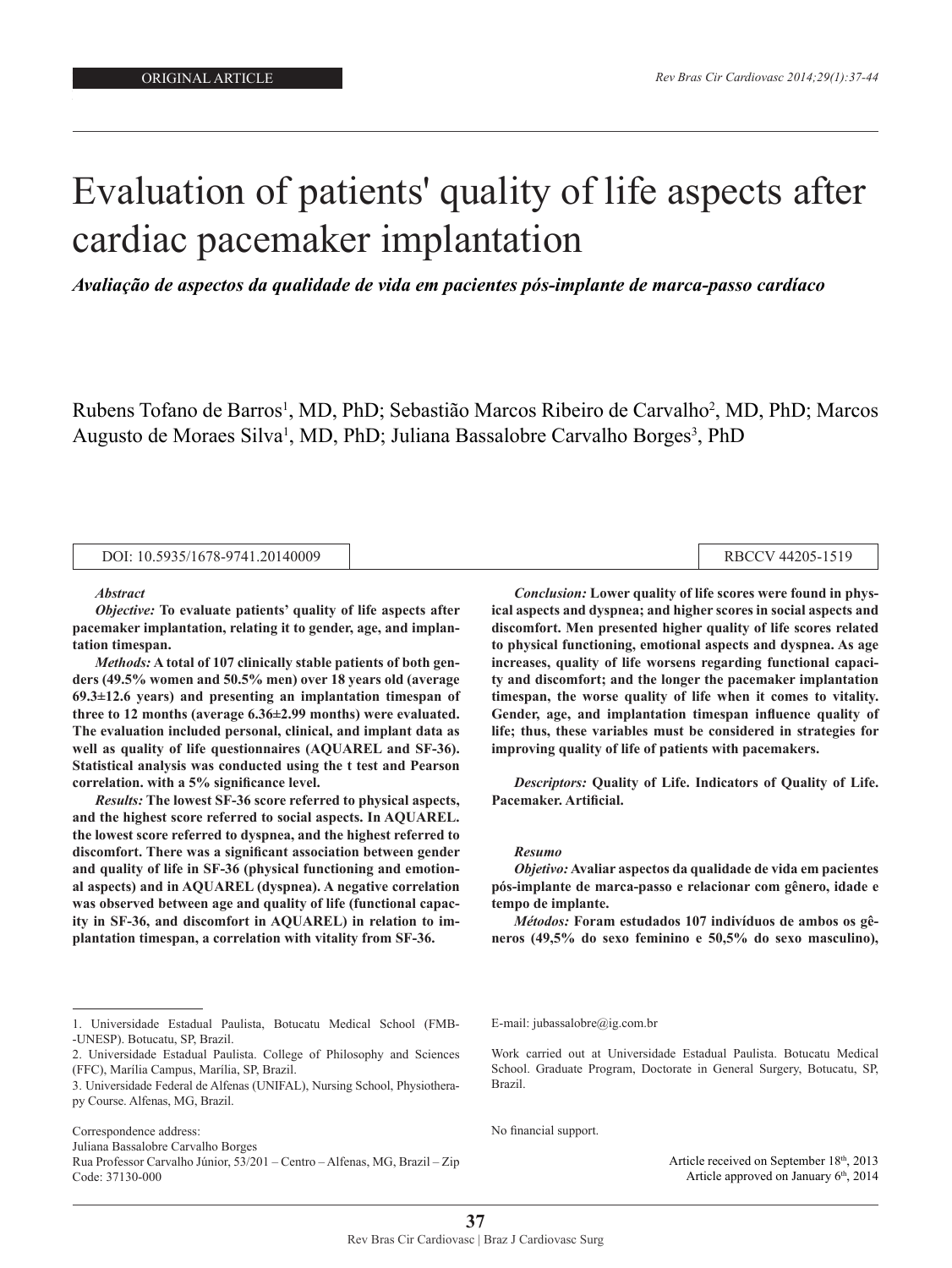| Abbreviations. acronyms & symbols |                                                  |  |  |  |
|-----------------------------------|--------------------------------------------------|--|--|--|
| <b>AQUAREL</b>                    | Assessment of QUality of life And RELated events |  |  |  |
| <b>PM</b>                         | Pacemaker                                        |  |  |  |
| QoL                               | Quality of life                                  |  |  |  |
| $SF-36$                           | Medical Outcomes Study 36-Item Short-Form        |  |  |  |
|                                   | <b>Health Survey</b>                             |  |  |  |
| <b>SUS</b>                        | Unified Health System                            |  |  |  |

**tempo de implante três a 12 meses (média de 6,36±2,99 meses), estáveis clinicamente com idade acima de 18 anos (média de 69.3±12.6 anos). A avaliação constou de: dados pessoais, clínicos, do implante e questionários de qualidade de vida (AQUA-REL e SF-36). Análise estatística empregou teste t e correlação de Pearson, com significância de 5%.** 

*Resultados:* **No SF-36, o menor escore ocorreu no domínio aspectos físicos e, o maior, em aspectos sociais. No AQUARE, o menor escore foi em dispneia e o maior em desconforto. Verificou-se associação significante entre gênero e qualidade de**  **vida no SF-36 (capacidade funcional e aspectos emocionais) e no AQUAREL (dispneia). Observaram-se correlações negativas entre idade e qualidade de vida (capacidade funcional do SF-36 e em desconforto do AQUAREL) em relação ao tempo de implante, correlação com vitalidade do SF-36.** 

*Conclusão:* **Menores escores de qualidade de vida foram encontrados em aspectos físicos e dispneia; maiores em aspectos sociais e desconforto. Homens apresentaram maiores escores de qualidade de vida em capacidade funcional, aspectos emocionais e dispneia. Conforme aumenta a idade, pior é a qualidade de vida em capacidade funcional e desconforto, e, quanto maior o tempo de implante de marca-passo, pior a qualidade de vida em vitalidade. Gênero, idade e tempo de implante influenciam na qualidade de vida, dessa forma. essas variáveis devem ser consideradas nas estratégias para melhora da qualidade de vida em portadores de marca-passo.**

*Descritores:* **Qualidade de Vida. Marca-Passo Artificial. Indicadores de Qualidade de Vida.**

### INTRODUCTION

The use of artificial heart stimulation as treatment for cardiac conduction disorders is a challenge that seeks to add quality to the change in prognosis of patients with heart disease. The technology of current devices provides several resources, which can be adapted to the needs of every patient, making it possible to improve quality of life (QoL) [1-3].

The pacemaker (PM) is a resource for artificial cardiac stimulation that favors many patients with heart disease who have atrioventricular blocks in correcting heart rhythm disorders and atrioventricular synchrony [4]. There have been many PM implantations worldwide, and records from the  $11<sup>th</sup>$  World Survey of Cardiac Pacing and Implantable Cardioverter-Defibrillators: Calendar Year 2009 show that there were 136 PM implantations per million inhabitants in Brazil [5].

Following the advances and the performance of the medical field. several studies have been carried out in order to assess QoL as well as recognize the importance of the patient's point of view on his disease and the importance of monitoring the quality of therapeutic measures [6-9]. Thus, assessment of QoL associated with health refers to the patient's subjective viewpoint on his health, which can be in conflict with physiological evaluations, interpretations of his well-being, and physical functioning, but it can also broaden the clinical parameters [6,9]. In this sense, the World Health

Organization defines QoL as "individuals' perception of their position in life in the context of the culture and value systems in which they live and in relation to their goals, expectations,standards and concerns" [10].

Several instruments have been suggested to assess health-related QoL. There are generic instruments, non-specific to a single disease and better suited for epidemiological studies, and instruments for specific diseases, which are clinically more sensitive to detect alterations related to the disease [9]. For patients with PM, literature recommends the use of a specific questionnaire coupled with general questions about health from a generic questionnaire [11]. Stofmeel et al. [11-13] developed and presented a questionnaire specifically for patients with PM, the Assessment of QUality of Life And RELated Events (AQUAREL), which should be used as an extension of the Medical Outcomes Study 36-Item Short-Form Health Survey (SF-36) questionnaire [7].

A number of studies have used those instruments in assessing QoL of patients with PM. However, they have proved insufficient to determine how PM therapy interferes in the patient's life. Their effectiveness in improving survival is clearly seen, yet there is still concern about evaluating and monitoring the clinical and psychological consequences of the therapy. Patients undergoing PM therapy can suffer changes in different aspects of their lives: physical, social, emotional, and psychological [14]. Investigating the patient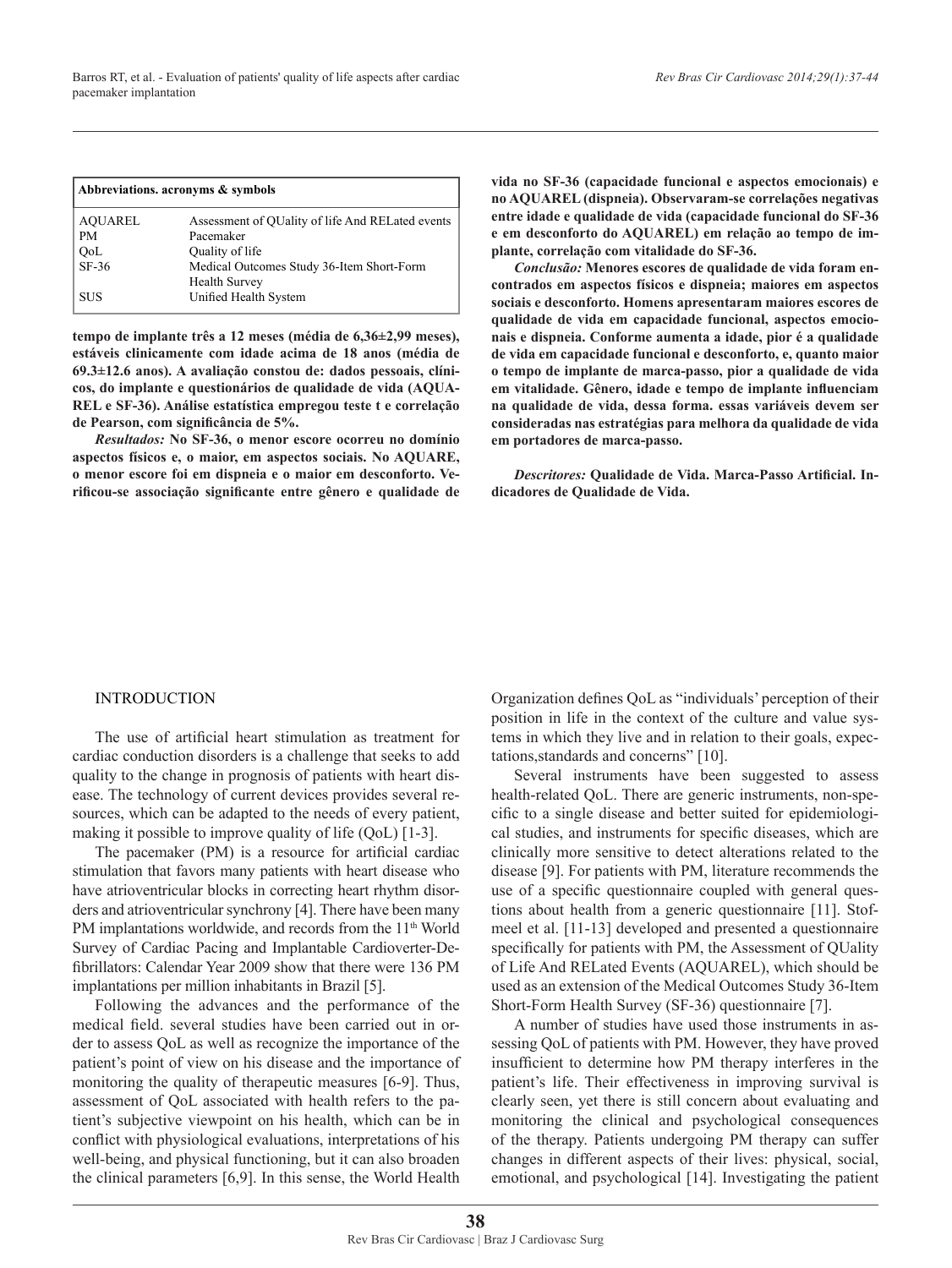with PM's perception of his QoL can help direct the interpretations and analysis of the treatment's effectiveness, which justifies the importance of this study.

Given the above, this study set out to assess the perception of QoL of patients with definitive PM and its association with gender, age, and implantation time span.

# METHODS

A descriptive, quantitative, cross-sectional, observational study was carried out in patients with PM during follow-up at the Cardiac Surgery and Pacemaker Department at Santa Casa de Misericórdia in Marília, SP. Data was collected from August 2009 to June 2010.

Minimum sample was estimated at n=85, considering a significance level of 5% ( $α=0.05$ ), a type II error of 20% ( $\beta$ =0.20), and effect size  $\vert$  r  $\vert$  =0.30 [15].

The study had been previously approved by the Ethics Committee of the Marília Medical School (FAMEMA), protocol nº442/08. All volunteers provided written informed consent.

Clinically stable patients of both genders aged 18 and older, within three and 12 months of PM implantation, and who provided written informed consent, were included in the study. Patients excluded were the ones who did not understand the test sequence; were speech, hearing or mentally impaired; or did not wish to participate in the study.

Volunteers were assessed using a protocol developed by the researchers according to the literature [16,17], which included: personal data, vital signs, background, and questions related to the PM. In addition, specific tests were also performed, such as functional class according to Goldman's Specific Activity Scale [18,19] and QoL questionnaire.

The assessment of QoL was made by applying AQUAREL, a QoL questionnaire specifically designed for patients with PM, which must be used with the SF-36 generic questionnaire [11,13]. Both instruments. AQUAREL and SF36, have been translated and adapted to Portuguese, validated, and had their reliability and reproducibility well-established in the Brazilian population [7,17].

AQUAREL consists of 20 questions divided into three domains: chest discomfort (corresponding to questions 1 to 6, about chest pain, and questions 11 and 12, about dyspnea at rest), arrhythmia (corresponding to questions 13 to 17), and dyspnea on exertion (corresponding to questions 7 to 10, about dyspnea on exertion, and questions 18 to 20, about fatigue) [16].

Every domain has specific items with five response categories, with values ranging from 1 to 5. Individual scores obtained for each of the domains were added up and computed using the formula shown in Formula (1). Final scores can range from zero (all complaints) to 100 (no complaints), where a score of 100 represents perfect QoL [7,12].

The scores of the three domains of the AQUAREL QoL questionnaire (chest discomfort: questions 1 to 6, 11 and 12; dyspnea: questions 7 to 10, 18 to 20; arrhythmia: questions 13 to 17) were calculated using Oliveira's [16] Formula (1), where equivalence between the letters of the answers for items of every question in the AQUAREL questionnaire and the 5-point Likert scale was: a)=5; b)=4; c)=3; d)=2 e e)=1.

Formula 
$$
(1)
$$
:

Score =  $100 - \{[(\Sigma N - n^o N)/(n^o N X 5) - n^o N]\} X 100$ Where:  $\Sigma N$  = sum of points from questions that comprise

the score

 $n<sup>o</sup>$  N = number of questions that comprise the score

SF-36 consists of questions divided into eight domains: physical functioning, role-physical, bodily pain, general health, vitality, social functioning, role-emotional, and mental health [17].

The AQUAREL and SF-36 questionnaires were applied in the form of interviews by a previously trained interviewer. Sum of the points was done according to what has been described in the literature for each of the questionnaires and the domains were graded by a specific calculation ranging from 0 to 100. A low numeric score reflects poor health perception, loss of function, and presence of pain whereas a high numeric score reflects good health perception, preserved function, and absence of pain [16,19]. Therefore, a cut-off point of 50 (mean score) was established to determine the best and worst domains. Domains with scores lower than 50 represent worse QoL and those with scores 50 or over represent better QoL [20,21].

# **Statistical analysis**

Data were summarized using tables. absolute frequency, percentages, means, standard deviation, and minimum and maximum values. In order to assess the relationship between gender and the SF-36 and AQUAREL domains, the following tests were used: t test for independent samples and one-way ANOVA for three or more independent groups complemented by Tukey's HSD multiple comparison test for statistically significant results as indicated by the ANOVA test, Pearson correlation coefficient (r) was used to analyze the correlations between quantitative variables [22]. A 5% level of probability of rejecting the null hypothesis was set for all tests.

# **RESULTS**

A total of 107 patients of both genders participated in the study, where 49.5% were female and 50.5% were male ranging from 29 to 90 years old. Mean period after PM implantation was 6.36±2.99 months and mean age was 69.3±12.6 years. In terms of profession. most were retired citizens (43%), followed by 31.8% of homemakers. There were 12.1% of the patients with Chagas disease; 64.5% with systemic arterial hypertension; 24.3% with diabetes mellitus;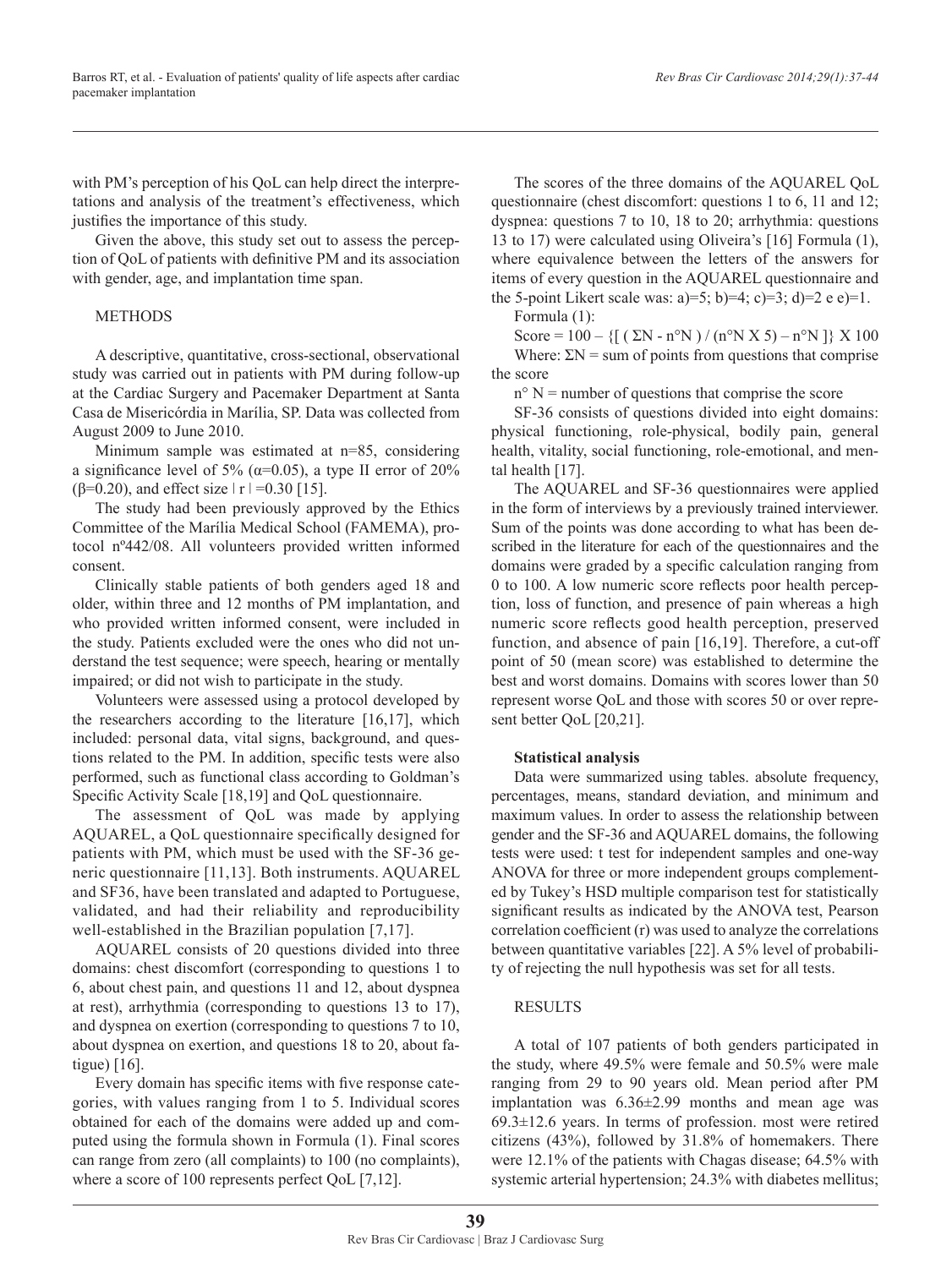48.6% of non-smokers; and 38.3% with some kind of sleep disorder. Patient characteristics and type of intervention are summarized in Table 1.

One-way ANOVA (significance level of 5%) showed significant differences between perceptions of the respondents (AQUAREL and SF-36) in terms of implantation time span. according to the following groups: G1 – implantation time span of three months or less; G2 to G10 – implantation time span of 4, 5, 6, 7, 8, 9, 10, 11, and 12/13 months, respectively. All of the results were non-significant (*P*>0.05), i.e., there were no significant differences between at least two of the groups, which allowed for the creation of one single group in terms of implantation time span for the assessment of respondents' perception using the AQUAREL and SF-36 questionnaires.

Table 2 shows the scores of the AQUAREL QoL questionnaire obtained from the total sample and comparison according to gender. A significant result was observed in the dyspnea domain.

Table 3 shows data from the evaluation of the SF-36 QoL questionnaire obtained from the total sample and comparison according to gender. Significant results were observed in the physical functioning and role-emotional domains.

The results of the study indicate a significant positive correlation between AQUAREL chest discomfort domain and age. There was no significant correlation between age and the remaining domains. In terms of implantation time span, there was no correlation with QoL according to AQUAREL (Table 4).

Table 1. General and clinical characteristics of the 107 patients included in the study.

| Variables                        | n              | $\frac{0}{0}$ |
|----------------------------------|----------------|---------------|
| Gender                           |                |               |
| Female                           | 53             | 49.5          |
| Male                             | 54             | 50.5          |
| Education                        |                |               |
| Illiterate                       | 33             | 30.8          |
| Basic education – incomplete     | 59             | 55.1          |
| Secondary education – incomplete | 2              | 1.9           |
| Secondary education – complete   | 8              | 7.5           |
| Tertiary education               | $\overline{4}$ | 3.7           |
| Chagas disease                   |                |               |
| Yes                              | 13             | 12.1          |
| N <sub>0</sub>                   | 94             | 87.8          |
| Indication for implantation      |                |               |
| Atrioventricular block           | 62             | 57.9          |
| Sinus node syndrome              | 30             | 28.0          |
| Other                            | 15             | 14.1          |
| Type of stimulation              |                |               |
| <b>Bicameral</b>                 | 93             | 86.9          |
| Unicameral                       | 14             | 13.1          |
| Implantation time span (months)  |                |               |
| Mean (standard deviation)        | $6.4 \pm 3.0$  |               |
| $Minimum - Maximum$              | $1 - 13$       |               |
| Functional class                 |                |               |
| Class I                          | 74             | 69.2          |
| Class II                         | 8              | 7.5           |
| Class III                        | 23             | 21.5          |
| Class IV                         | $\overline{2}$ | 1.9           |
|                                  |                |               |

| Table 2. Mean values for quality of life from the AQUAREL questionnaire for full sample and comparison |  |
|--------------------------------------------------------------------------------------------------------|--|
| of domains according to gender (t test).                                                               |  |

| Gender           | <b>Chest Discomfort</b> | Dyspnea         | Arrhythmia      | <b>Total AOUAREL</b> |
|------------------|-------------------------|-----------------|-----------------|----------------------|
| Full sample      | $90.8 \pm 14.9$         | $75.0 \pm 21.3$ | $89.0 \pm 14.1$ | $84.9 \pm 13.9$      |
| Male             | $90.6 \pm 13.2$         | $79.1 \pm 18.3$ | $90.4 \pm 13.6$ | $86.7 \pm 13.1$      |
| Female           | $91.0 \pm 16.6$         | $70.8 \pm 23.3$ | $87.6 \pm 14.6$ | $83.1 \pm 14.6$      |
| t test (P value) | $P=0.887$               | $P=0.044*$      | $P=0.306$       | $P=0.187$            |

*\* Significant (P<0.05)*

Table 3. Mean values for quality of life from the SF-36 questionnaire for full sample and comparison of domains according to gender (t test).

| Gender              | Physical        | Role-           | Bodily          | General         | Vitality        | Social          | Role-           | Mental          |
|---------------------|-----------------|-----------------|-----------------|-----------------|-----------------|-----------------|-----------------|-----------------|
|                     | Functioning     | Physical        | Pain            | Health          |                 | Functioning     | Emotional       | Health          |
| Full sample         | $69.2 \pm 24.9$ | $58.4 \pm 37.6$ | $63.5 \pm 27.0$ | $72.4 \pm 23.6$ | $74.2 \pm 20.6$ | $89.1 \pm 21.8$ | $62.6 \pm 43.1$ | $74.0 \pm 23.0$ |
| Male                | $75.8 \pm 20.9$ | $60.6 \pm 36.5$ | $66.5 \pm 28.5$ | $74.5 \pm 20.4$ | $75.7 \pm 20.3$ | $91.8 \pm 20.4$ | $71.6 \pm 37.9$ | $77.6 \pm 21.5$ |
| Female              | $62.5 \pm 27.0$ | $56.1 \pm 38.8$ | $60.5 \pm 25.2$ | $70.2 \pm 24.0$ | $72.7 \pm 20.9$ | $86.3 \pm 23.0$ | $53.4 \pm 46.3$ | $70.3 \pm 24.2$ |
| t test ( $P$ value) | $P=0.005*$      | $P=0.537$       | $P=0.255$       | $P=0.352$       | $P=0.454$       | $P=0$ 189       | $P=0.029*$      | $P=0.103$       |

*\* Significant (P<0.05)*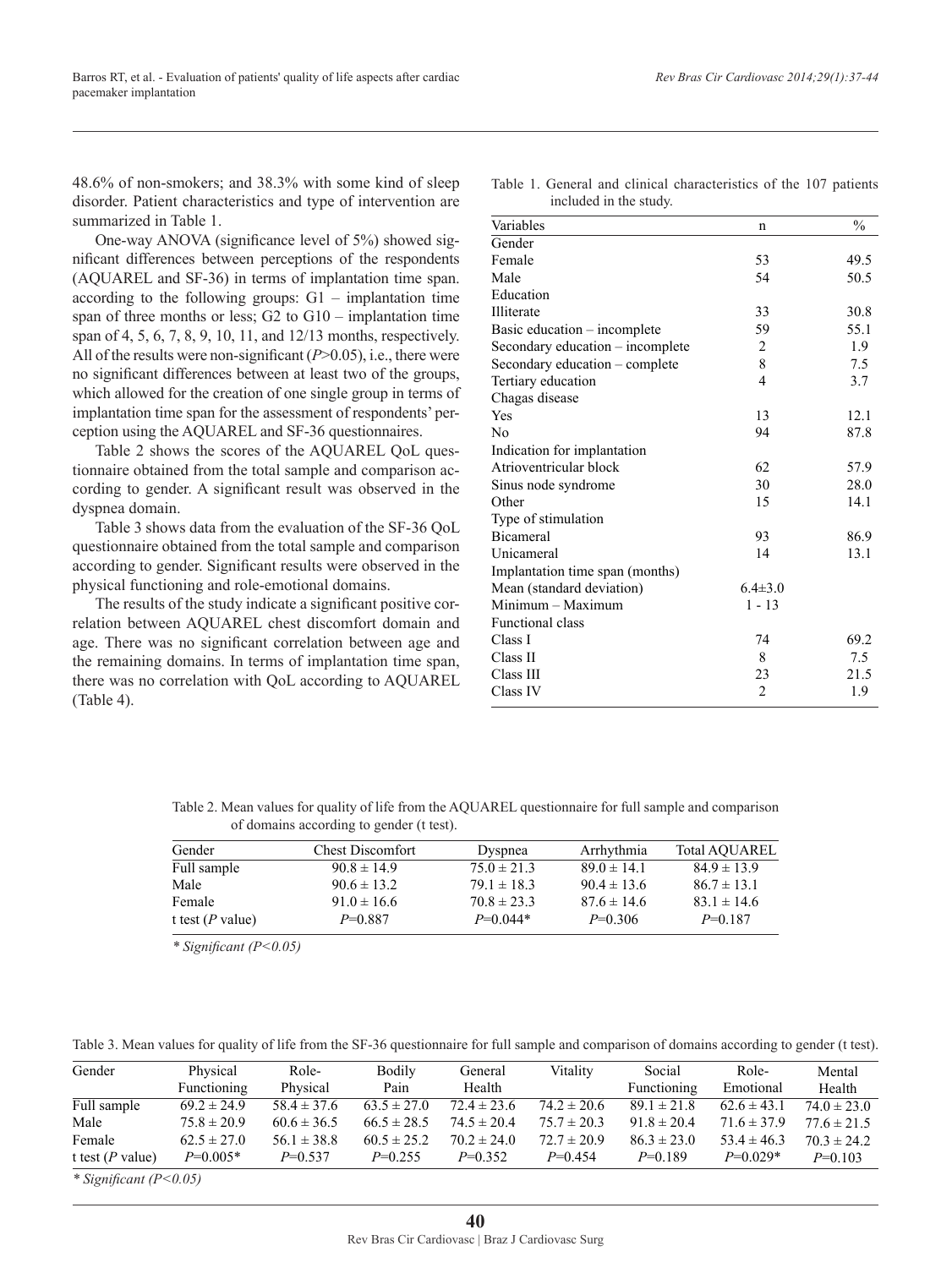|  | Table 4. Pearson correlation coefficient and P value between score values of AQUAREL questionnaire |  |  |  |  |  |
|--|----------------------------------------------------------------------------------------------------|--|--|--|--|--|
|  | domains and age and implantation time span.                                                        |  |  |  |  |  |

| <b>Chest Discomfort</b> | <b>Dyspnea</b> | Arrhythmia | <b>Total AOUAREL</b> |
|-------------------------|----------------|------------|----------------------|
| $r=0.197*$              | $r=0.013$      | $r=0.024$  | $r=0.085$            |
| $P=0.042$               | $P=0.895$      | $P=0.807$  | $P=0.385$            |
| $r = -0.016$            | $r = -0.103$   | $r=0.039$  | $r = -0.045$         |
| $P=0.872$               | $P=0.289$      | $P=0.663$  | $P=0.645$            |
|                         |                |            |                      |

*\* Significant (P<0.05)*

Table 5. Pearson correlation coefficient and *P* value between score values of SF-36 questionnaire domains and the variables: age and implantation time span.

|               | Physical       | Role-        | <b>Bodily Pain</b> | General      | Vitality     | Social       | Role-        | Mental       |
|---------------|----------------|--------------|--------------------|--------------|--------------|--------------|--------------|--------------|
|               | Functioning    | Physical     |                    | Health       |              | Functioning  | Emotional    | Health       |
| Age           | $r = -0.338$   | $r=0.074$    | $r = -0.118$       | $r = -0.094$ | $r = -0.014$ | $r = -0.078$ | $r = -0.022$ | $r=0.073$    |
| Implantantion | $P \le 0.001*$ | $P=0.447$    | $P=0.226$          | $P=0.337$    | $P=0.886$    | $P=0.422$    | $P=0.821$    | $P=0.456$    |
| time span     | $r = -0.095$   | $r = -0.098$ | $r=0.040$          | $r = -0.095$ | $r = -0.193$ | $r=0.089$    | $r=0.118$    | $r = -0.049$ |
|               | $P = 0.330$    | $P=0.315$    | $P=0.679$          | $P=0.328$    | $P=0.046*$   | $P=0.362$    | $P=0.226$    | $P=0.615$    |

*\* Significant (P<0.05)*

In addition, there was negative correlation between the SF-36 physical functioning domain and age. In terms of implantation time span, a negative correlation was observed with the SF-36 vitality domain. There was no significant correlation between age and implantation time span across the remaining domains (Table 5).

## DISCUSSION

Data for this study was collected in a single interview within a mean time span of six months after implantation. The lack of a preoperative evaluation as a control group may be questioned; however, recent data, such as those published by Gomes et al. [23], have systematically shown that preoperative QoL evaluation is lower than the postoperative one. Another point worth mentioning is the characteristics of the Department where the study was carried out. The Department is a reference for the Unified Health System (SUS) of the Regional Health Division IX, based in Marília and comprising 62 municipalities in the state of São Paulo.

Thus, a large number of these patients are referred for emergency treatment, with stimulation being provided by a temporary PM and in need of immediate surgery, due to the difficulty of finding vacant beds in the system and, at times,

the impossibility of immediate transfer to our Department. Under these circumstances, we chose to assess QoL of our population of patients as well as their perception of this condition at a specific time after implantation.

The importance of assessing QoL in health-related outcomes is now well known and accepted. Most of the studies aimed at evaluating the results of treatments evaluate QoL from the patient's perspective as well [6,14,17]. The patient's perception of his own health and QoL have emerged as references for learning how the patient perceives the treatment being received. It is important to consider that advances in the medical field often allow interferences in the natural progression of diseases and, in some cases, in the complex patient-disease relationship. The question is whether we are adding life to the years or just prolonging an unsolvable medical condition. In the words of Nobre [24], "QoL has become increasingly more valued than extending life under limited or disabled conditions".

Concepts of dysthanasia and orthotanasia, now regulated by decree from the Federal Council of Medicine, make us ponder the use of techniques to prolong life of patients with incurable diseases. Indication of artificial stimulation cannot be a matter of artificial life support without expectation of cure neither of controlling morbid conditions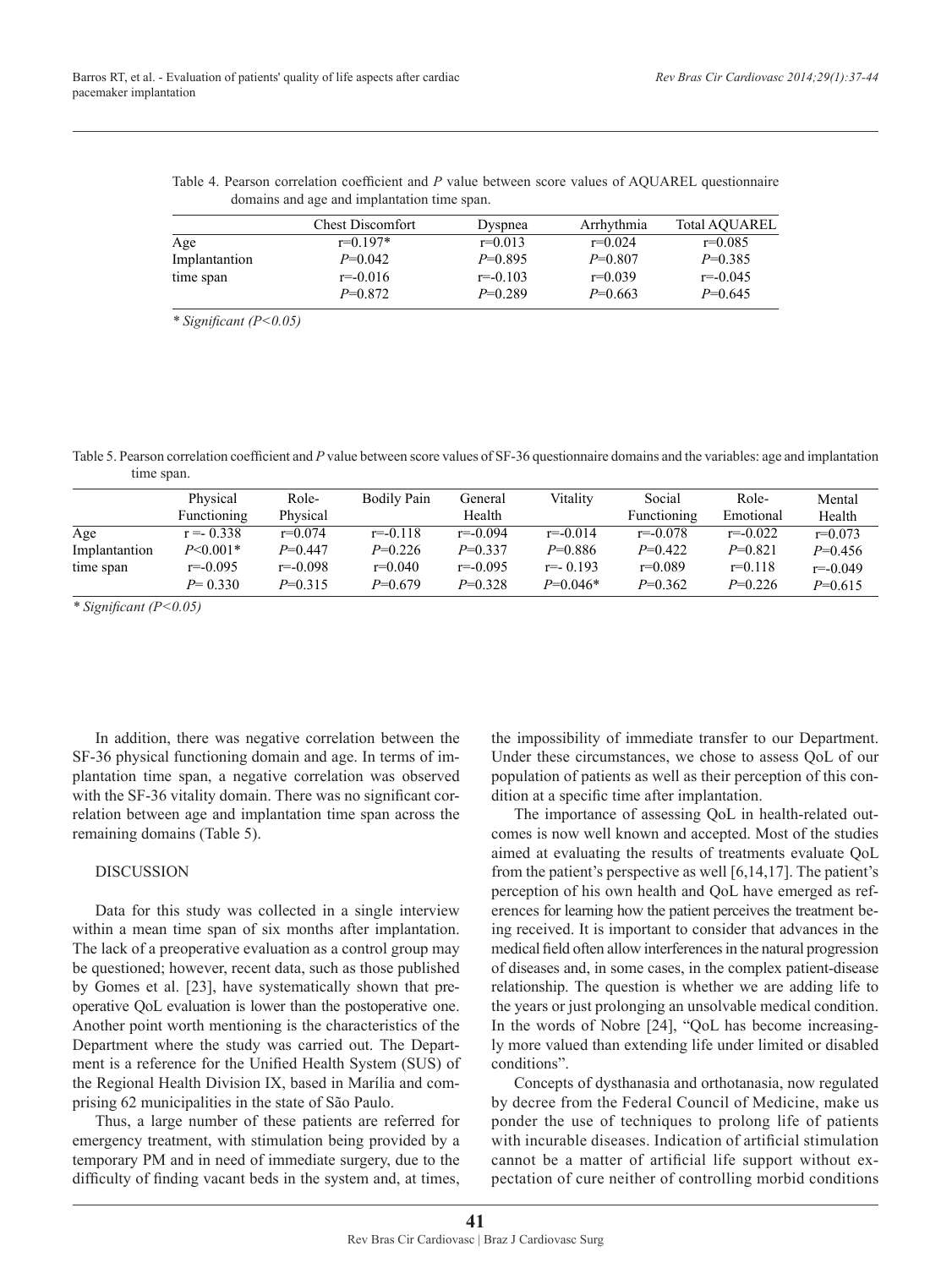[25]. In the past 25 years, artificial cardiac stimulation has gone through a fast and striking modernization process of its equipment (*hardware* and *software*). The miniaturization of generators achieved by the incorporation of circuits that use computer-derived language and technology coupled with increasingly efficient and reliable electrodes have allowed any patient to be artificially stimulated. whether temporarily or permanently. As a result, we are able to change the natural history of patients with heart conduction disorders [14].

The application of QoL questionnaires in patients with PM has proved to be of great use in evaluating the results of this type of treatment [8,11,12].

In terms of QoL assessment using the AQUAREL and SF-36 questionnaires, they both have final scores ranging from 0 to 100, thus, a cut-off point of 50 (average score) was established to determine the best and worst domains [20]. Domains with scores lower than 50 were classified as having lower QoL and those with scores of 50 or over as having good QoL [16,20].

In this sense, none of the domains obtained scores lower than 50, indicating that QoL of patients after implantation is above average. Therefore, we can state that, overall, the QoL perceived by these patients was good. corroborating the findings of Brasil [3] and Gomes et al. [23].

Analyzing the highest and lowest scores across the domains assessed by the SF-36 questionnaire, we found the worst result in physical functioning (58.4), followed by role-emotional (62.6), and the best result in social functioning (89.1). Since the lowest scores show poor health perception. we can say that, in the evaluation made by SF-36, our population has a poor assessment in terms of physical functioning, similar to the findings of [26], however, above those of Oliveira [16], which showed the worst QoL for role-emotional (46.7), followed by physical functioning (51.4), and the best quality in social functioning (74.3).

In terms of social functioning. which reflects the ability to have relationships in addition to a few emotional aspects, we found perception of improvement, confirmed by the high score. According to SF-36, our patients showed better perceptions in the mental functioning domain compared to physical functioning. contrary to the findings of Gomes et al. [23], which stated a reduction in scores of the social functioning and role-emotional domains after PM implantation.

The same correlation is seen when the results of physical and social functioning are confronted with the findings published by van Eck et al. [27], comparing the scores in patients waiting for PM implantation with a control population (no indication for PM) belonging to the same age group. There is no change in the components of the physical functioning domain before and after implantation; however, in the mental functioning domain, the difference is significant, presenting better scores after implantation.

We applied the AQUAREL questionnaire to the same population and results showed the lowest score for dyspnea (75.0) and the highest for discomfort (90.8). These findings corroborate with the study performed by Oliveira [16], who assessed QoL (AQUAREL and SF-36) in 139 patients with PM and observed lower QoL according to AQUAREL for dyspnea (75.3) and better for discomfort (85.3).

Cesarino et al. [28] studied QoL in 50 patients with implantable cardioverter-defibrillator (ICD) using the SF-36 questionnaire. The social functioning domain had the highest score (80.5) and physical functioning. the lowest (40.5), in agreement with our study.

When analyzing gender, significant results were found in the physical functioning and role-emotional domains. using SF-36, with women at a disadvantage. Nowak et al. [29] suggest that there is a delay in the indication of PM in women compared to men. The prevalence of atrioventricular blocks in male patients means that indication of artificial stimulation is more commonplace and it happens earlier for these patients. According to the authors, the same is seen in European records, leading to differences in the age of patients at the time of first implantation as well. This late indication in female patients might account for the difference observed in the QoL evaluation across gender. Women who undergo the surgery are already at a more advanced stage of the disease. As far as AQUAREL, significant results were also found in the dyspnea domain, which is related to symptoms associated with physical capacity, with women at a disadvantage. Brasil [3] observed non-significant results when comparing QoL (using the QoL index) in terms of gender, both before and after permanent PM implantation.

Furthermore, we attempted to correlate the QoL variables obtained from applying both questionnaires with age and PM implantation time span. According to Cunha et al. [18], the literature shows controversial results concerning the correlation between age and QoL in different populations [13,23,30]. Nevertheless, the literature also indicates that age is related mainly to variables associated with the physical condition of patients [17,30,31].

In our study. in accordance with van Eck et al. [27], one of the most important predictors of QoL after implantation is age, which is inversely related to QoL, findings that are similar to those of Cunha [18] and Gomes et al. [23]. Our population is older (69.3 years) than others, as evaluated by Oliveira et al. [32] with a mean age of 60 years. In the population evaluated by Oliveira et al. [32], the worsening in functional class was the determining factor in lower QoL.

When we performed this analysis using SF-36, we observed a negative correlation between age and physical functioning. This domain indicates how much health affects routine activities. Older patients per se show more difficulty performing the activities evaluated in this domain. Similar to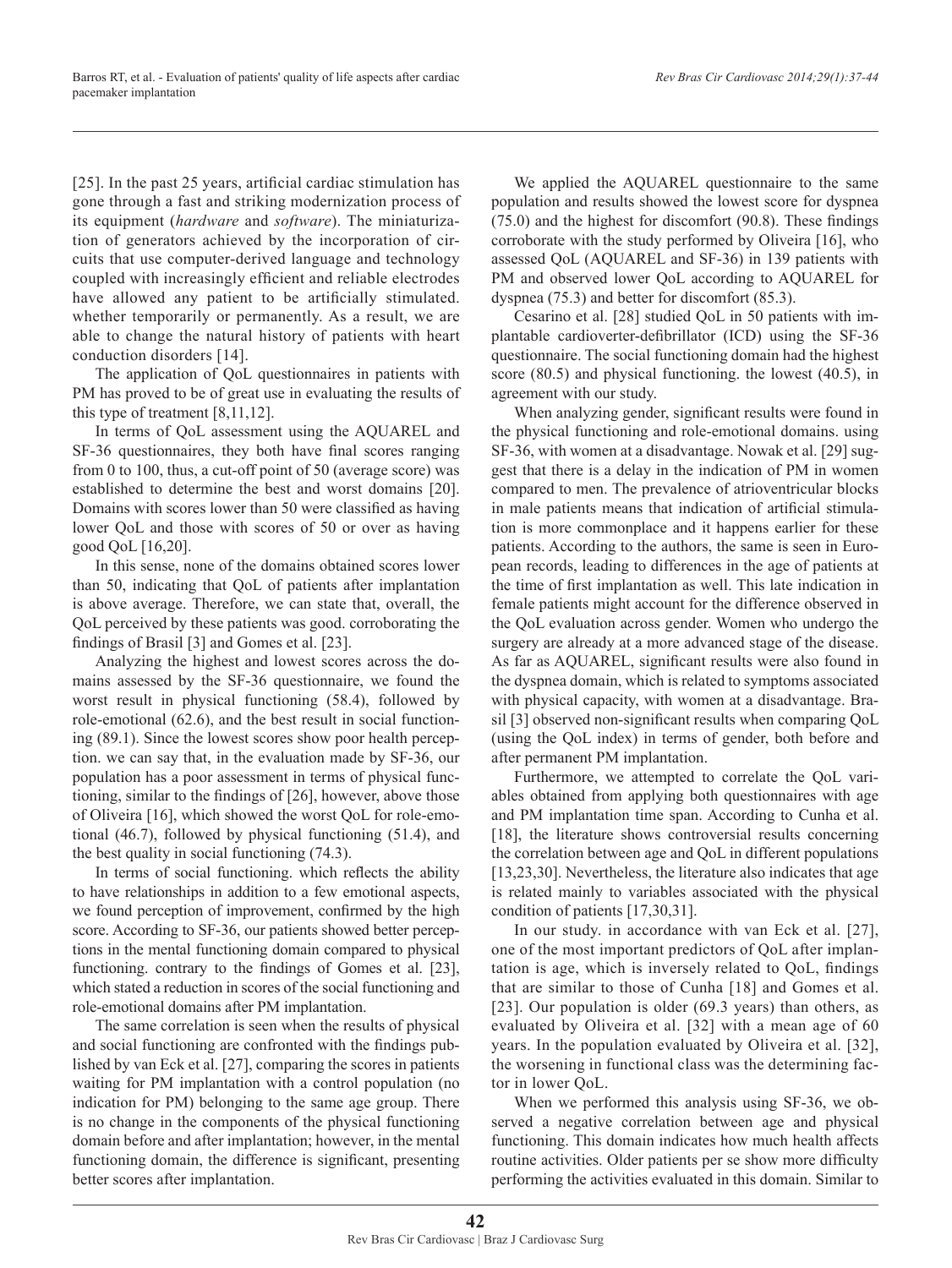our findings, Cunha et al. [18] observed a negative correlation between age and SF-36 physical functioning domain. On the other hand, they also found correlation between age and role-emotional, adding to the controversial question of the relationship between age and QoL.

However, Cesarino et al. [28], in a study about QoL perception (SF-36) in patients with ICD, found no statistically significant difference between QoL and age. Two studies developed in the countryside of Goiás also found no significant association between QoL scores and age: Gomes et al. [23] assessed QoL (AQUAREL and SF-36) after PM implantation in 23 patients and Antônio et al. [33] evaluated QoL (SF-36) in 25 patients with heart disease who were eligible for PM implantation at a hospital.

Age is one of the factors we cannot interfere with when we find more frequent and more severe cardiovascular diseases since it is part of a non-modifiable risk factor (ageing). Even though it is known that PM implantation can benefit QoL, at times, this cannot be measured in elderly populations because of other coexisting diseases and lower life expectancy [3,26].

There was also negative correlation between implantation time span and vitality when evaluated by SF-36. The vitality domain is included in the mental functioning dimension of SF 36. It evaluates daily situations that involve physical capacity characteristics related to anxiety and depression. In our findings, time span after implantation is associated with lower vitality. Studies about this association could not be found and we credit this association to the average age of the patients evaluated, as discussed in terms of physical functioning.

These results enable us to evaluate our population of patients with PM and contribute to further increase indications of this technique so that the results can truly benefit patients. Patients had adequate perceptions of their QoL with the use of the AQUAREL and SF-36 questionnaires. The use of the AQUAREL and SF-36 questionnaires is feasible, being a good complement to patients with PM.

## **CONCLUSION**

According to the results. we can conclude that QoL of patients with PM is worse in terms of physical capacity and dyspnea and better in terms of social functioning and discomfort. Male patients showed better QoL in the physical functioning, role-emotional, and dyspnea domains, when compared to female patients. As age increases, QoL becomes worse in terms of physical functioning and discomfort, and the longer the PM implantation time span. the worst QoL in terms of vitality.

Gender, age, and implantation time span exert influence on QoL, thus, these variables should be considered in the strategies used to improve QoL of patients with PM.

|                            | Authors' roles & responsibilities                                           |  |  |  |  |  |
|----------------------------|-----------------------------------------------------------------------------|--|--|--|--|--|
| <b>RTB</b>                 | Data collection, analysis, and interpretation; writing of the<br>manuscript |  |  |  |  |  |
| <b>SMRC</b><br><b>MAMS</b> | Study design; data analysis and interpretation<br>Writing of the manuscript |  |  |  |  |  |
| <b>JBCB</b>                | Data collection, analysis, and interpretation; writing of the<br>manuscript |  |  |  |  |  |

## **REFERENCES**

- 1. Alt E, Heinz M, Hirgstetter C, Emslander HP, Daum S, Blomer H. Control of pacemaker rate by impedance-based respiratory minute ventilation. Chest. 1987;92(2):247-52.
- 2. Tse HF, Lau CP. Sensors for implantable devices: ideal characteristics, sensors combinations and automaticity. In: Ellenbogen KA, Kay GN, Lau CP, Wilkoff BL, eds. Clinical cardiac pacing, defibrillation and resynchronization therapy. 3rd ed. Philadelphia: W.B. Saunders; 2006.
- 3. Brasil VV. Qualidade de vida do portador de marca-passo cardíaco definitivo: antes e após implante [Tese de Doutorado]. São Paulo: Escola de Enfermagem da Universidade de São Paulo; 2001.
- 4. Aredes AF, Lucianeli JG, Dias MF, Bragada UCA, Dumbra APP, Pompeo DA. Conhecimento dos pacientes a serem submetidos ao implante de marca-passo cardíaco definitivo sobre os principais cuidados domiciliares. Relampa. 2010:23(1):28-35.
- 5. Pachón-Mateos JC, Pereira WL, Batista Jr. WD, Mateos. JCP. Mateo EIP. Vargas RNA. et al. RBM-Registro Brasileiro de Marcapassos, Ressincronizadores e Desfibriladores. Relampa. 2013;26(1):39-49.
- 6. Favarato MECS, Favarato D, Hueb WA, Aldrighi JM. Qualidade de vida em portadores de doença arterial coronária: comparação entre gêneros. Rev Assoc Med Bras. 2006;52(4):236-4.
- 7. Oliveira BG, Melendez JG, Ciconelli RM, Rincón LG, Torres AA, Sousa LA, et al. The Portuguese version, cross-cultural adaptation and validation of specific quality-of-life questionnaire - AQUAREL - for pacemaker patients. Arq Bras Cardiol. 2006;87(2):75-83.
- 8. van Hemel NM, Holwerda KJ, Slegers PC, Spierenburg HA. Timmermans AA, Meeder JG, et al. The contribution of rate adaptive pacing with single or dual sensors to health related quality of life. Europace. 2007;9(4):233-8.
- 9. Monteiro R, Braile DM, Brandau R, Jatene FB. Qualidade de vida em foco. Rev Bras Cir Cardiovasc. 2010;25(4):568-74.